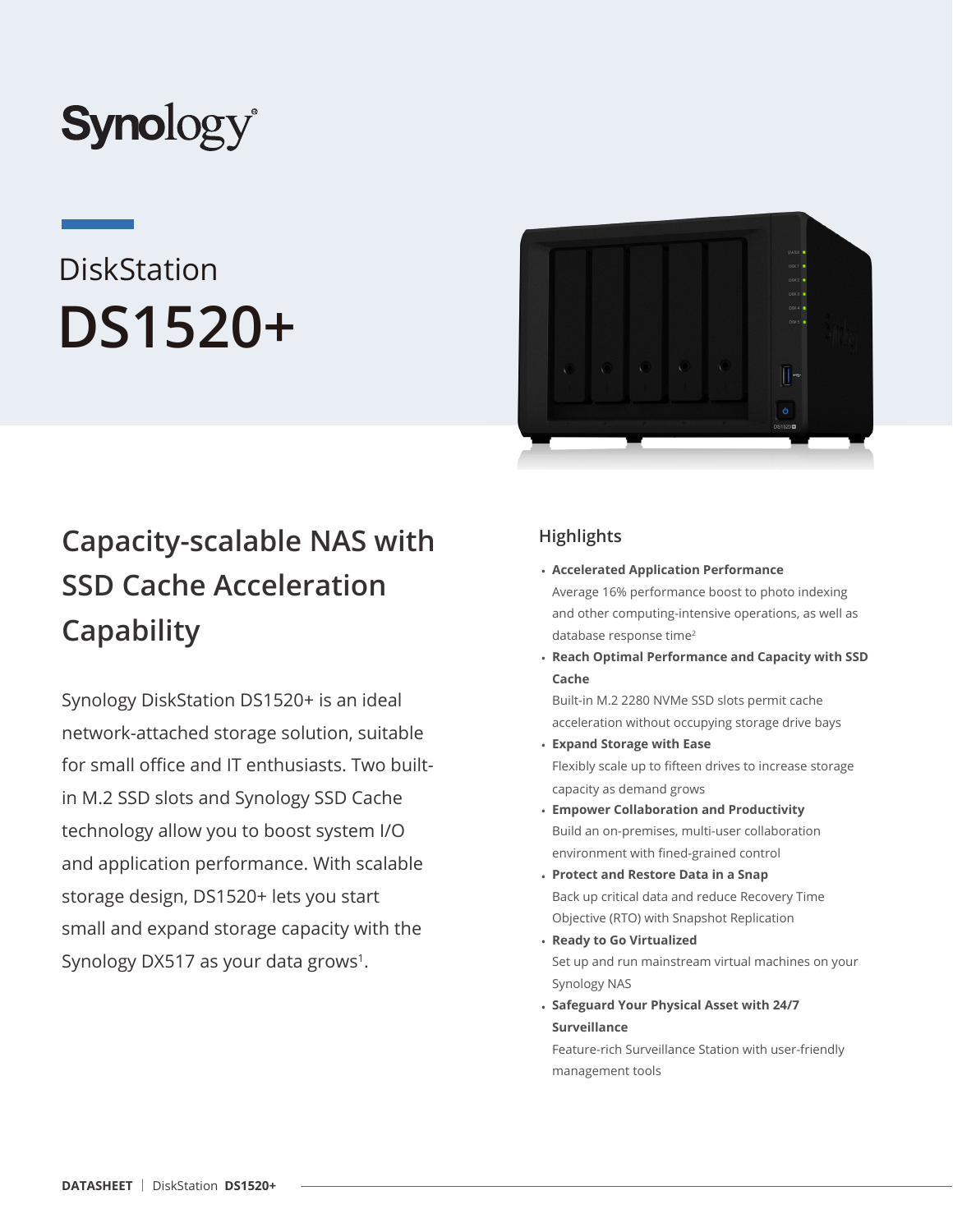## Synology Collaboration Suite

*A powerful and secure private cloud solution that lets teams collaborate, sync files, and communicate with others anytime, anywhere.*

## **Streamline Your Data Management Experience**

Synology DS1520+ is a powerful 5-bay desktop NAS that brings you a fast and smooth data management experience. Featuring four 1GbE LAN ports with network failover support, DS1520+ provides **451.28 MB/s sequential read** and **451.18 MB/s sequential write** throughput with Link Aggregation enabled<sup>3</sup>. DS1520+ also benefits computing-intensive applications, speeding up **Synology Drive** and **Moments** by an average 16%2, and boosting **Web PHP response efficiency** by about 126% as compared to its predecessor, making data management simple and efficient.

DS1520+ comes with two built-in **M.2 SSD slots** with **Synology SSD Cache technology**. Random IO responsiveness can be boosted 20 times faster than spinning drives, with no need to occupy front drive bays. You can add up to 15 drives with two Synology DX517 for higher storage capacity<sup>1</sup>.

## **On-premises Collaboration & Synching Solution**

DS1520+ comes with **Synology Collaboration Suite**, the productivity and file sharing solution that powers team collaboration while leveraging the advantages of the private cloud to fully control data and prevent data leaks -- through HTTPS support, a built-in firewall, and multiple IP and account intrusion auto-blocking mechanisms.

- **Synology Drive** enables data synchronization and backup via web portal and desktop applications across Windows®, macOS®, and Linux® platforms. Intelliversioning saves historical versions while minimizing storage space use and supports on-demand data restoration.
- **Synology Office** includes Documents, Spreadsheets, and Slides. Its online editing environment allows multiple users to edit, comment, and share company data simultaneously -- at no additional license fee.
- **Synology MailPlus** is a reliable mail server, accessible through an intuitive web-based client, that helps users to manage emails and increase productivity. MailPlus supports deployment in High-Availability clusters.
- **Synology Chat** enables instant conversations and optimizes team communications with powerful features including message encryption, pinning, forwarding, reminders, and scheduling.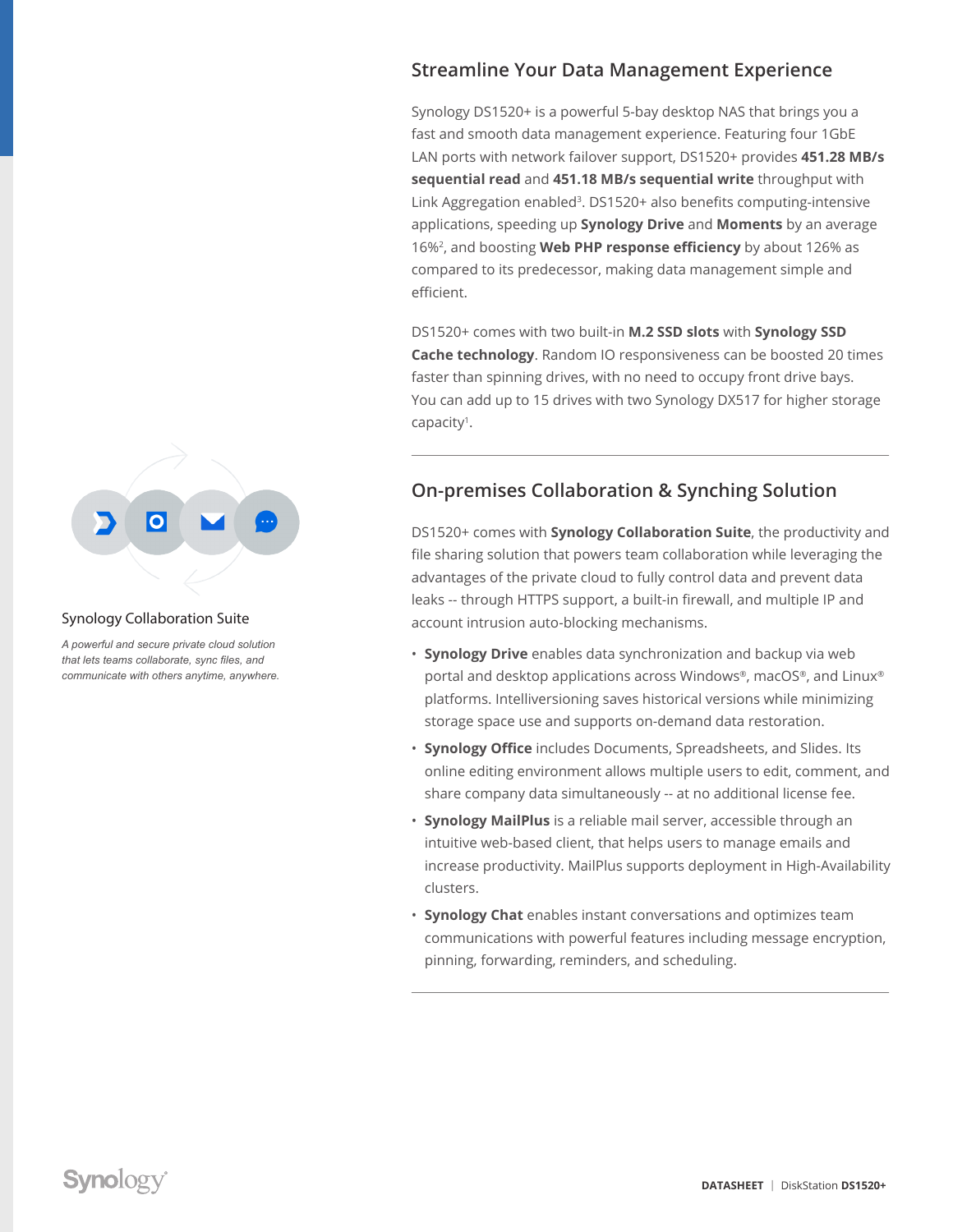

#### Next-Generation File System

*Btrfs is a modern file system designed to safeguard data integrity through metadata mirroring, file selfhealing, and fast snapshot replication.*



#### Synology Backup Suite

*A centralized, integrated, and license-free backup solution to protect every bit of your data.*

## **Establish a Strong Storage Foundation with Btrfs**

DS1520+ features a **Btrfs file system** optimized by Synology to offer you high reliability and high performance. Btrfs supports advanced storage technologies that meet the needs of modern business:

- **Advanced snapshot technology** provides schedulable and near-instantaneous data protection of shared folders and LUNs.
- **File and folder level data restoration** offers users who wish to restore only a specific file or folder more flexibility.
- **Flexible Shared Folder** and **User Quota System** provide comprehensive quota control on all user accounts and shared folders.
- **File self-healing** allows Btrfs file systems to auto-detect corrupted files using mirrored metadata and to recover broken data using RAID configurations.
- **Inline compression** compresses data before writing them to the drive, to optimize storage use and reduce write commands to the drives.

### **Full Backup Suite**

DS1520+ offers users a range of backup solutions for cloud and physical, on-premises environments. Backing up and restoring data is effortless – and completely free of licenses on compatible NAS models:

- Back up your cloud data: **Cloud Sync** enables users to seamlessly back up or synchronize data between a local Synology NAS and other cloud services.
- Back up your PCs and servers: **Synology Drive Client** backs up your Windows®, macOS®, and Linux® desktop devices to safeguard important computer files.
- Back up your Synology NAS: **Hyper Backup** offers a wide range of destinations for backups of your NAS, including on-premises and cloud.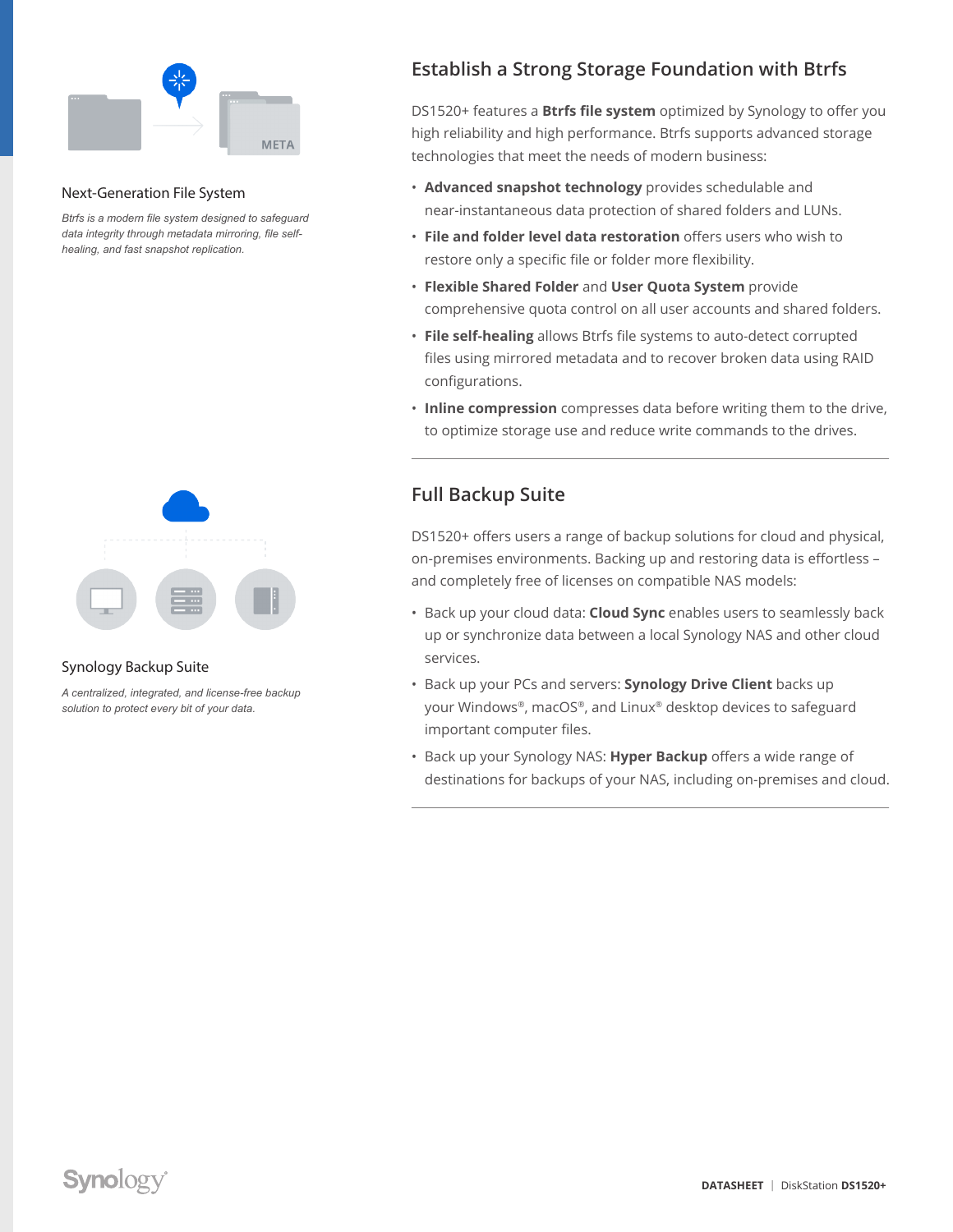

#### Virtualization-Ready Platform

*Synology's native hypervisor, Virtual Machine Manager, allows you to manage multiple virtual machines on your DS1520+ and run Windows®, Linux®, and Virtual DSM applications on your Synology NAS.*



#### Always On Guard

*Protect your home and office with Synology's reliable and intuitive security solution. Surveillance Station combines intelligent monitoring and video management tools to safeguard your valuable assets.*

## **Running & Protecting Virtual Machines**

**Synology Virtual Machine Manager (VMM)** is an intuitive hypervisor application that lets users easily set up virtual machines and run operating systems including **Windows**®, **Linux**®, and **Virtual DSM**. With VMM, users can build up a cluster environment with multiple Synology systems while keeping the flexibility to scale out online and migrate virtual machines for load balancing and resource allocation. Disaster recovery features including instant snapshot, replication, cloning, restore and failover help you fully protect each virtual machine and safeguard your digital assets at no additional cost.

**VMM Pro** licenses give access to advanced features including remote replication, remote storage migration, high availability and live migration, helping users further minimize the risk of service downtime and manage IT resources with maximum flexibility.

## **Automated Video Surveillance System**

With Synology Surveillance Station, DS1520+ can act as a full-featured video surveillance system. Simply add network-connected cameras and you can monitor their live feeds, play back recordings, and receive instant event alerts right away4.

- **Works with more than 7,300 IP cameras:** Pick any compatible model that suits your requirements and budget, or use the LiveCam app to turn an old smartphone into an IP camera.
- **No subscription fee:** Unlike security cameras that require monthly cloud storage subscription, all your recordings are stored on the DS1520+, 100% under your control.
- **Remote monitoring & control:** Access your surveillance system from a web browser, the desktop client, or the DS cam mobile app anytime, anywhere.
- **Automation & notification:** Set up rules to trigger specific actions when predefined events occur, such as automatically taking snapshots when motion is detected. Get notified by email, SMS, or push notification so that you can intervene in time.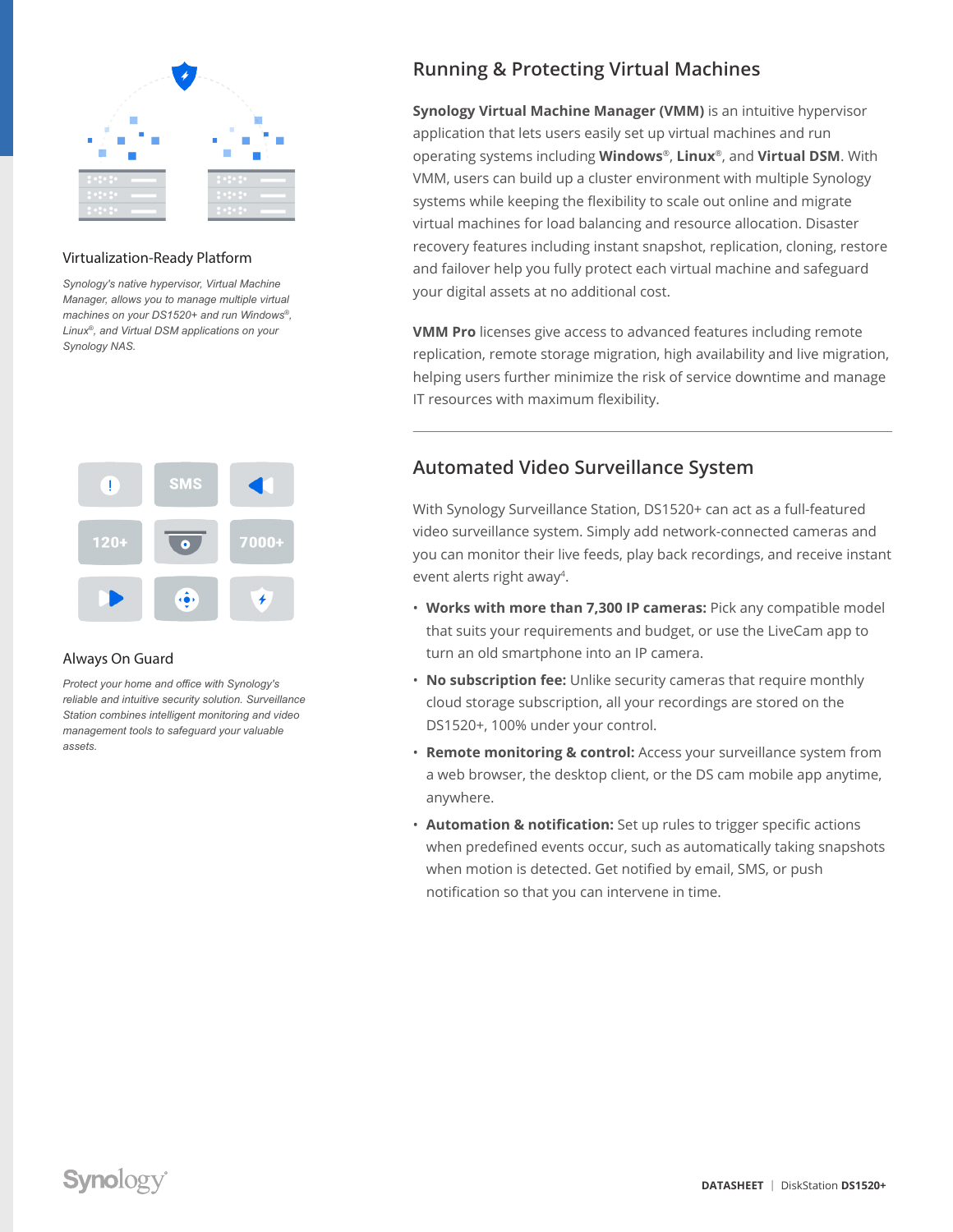## **Hardware Overview**

#### **Front Rear**





|   | Status indicator           | Drive status indicator | Drive tray lock | 4 USB 3.0 port              |
|---|----------------------------|------------------------|-----------------|-----------------------------|
|   | Power button and indicator | Drive tray             | eSATA port      | 8 Power port                |
| 9 | 1GbE RI-45 port            | 10 Reset button        | 11 System fan   | 12 Kensington Security Slot |

# **Technical Specifications**

#### **Hardware**

| CPU                        | Intel Celeron  4125 4-core 2.0 GHz, burst up to 2.7 GHz                                                |
|----------------------------|--------------------------------------------------------------------------------------------------------|
| Hardware encryption engine | Yes (AES-NI)                                                                                           |
| Memory                     | 8 GB DDR4 non-ECC (4 GB onboard & 4 GB SO-DIMM)                                                        |
| Compatible drive type      | • 5 x 3.5" or 2.5" SATA HDD/SSD (drives not included)<br>• 2 x M.2 2280 NVMe SSD (drives not included) |
| Hot swappable drive        | Yes                                                                                                    |
| <b>External port</b>       | $\cdot$ 2 x USB 3.0<br>$\cdot$ 2 x eSATA                                                               |
| Size (HxWxD)               | 166 x 230 x 223 mm                                                                                     |
| Weight                     | 2.62 kg                                                                                                |
| LAN port                   | 4 x 1GbE RI-45                                                                                         |
| Wake on LAN/WAN            | Yes                                                                                                    |
| Scheduled power on/off     | Yes                                                                                                    |
| System fan                 | 2 (92 x 92 x 25 mm)                                                                                    |
| AC input power voltage     | 100 V to 240 V AC                                                                                      |
| Power frequency            | 50/60 Hz, single phase                                                                                 |
| Operating temperature      | 0°C to 40°C (32°F to 104°F)                                                                            |
| Storage temperature        | -20°C to 60°C (-5°F to 140°F)                                                                          |
| Relative humidity          | 5% to 95% RH                                                                                           |
| Maximum operating altitude | 5,000 m (16,400 ft)                                                                                    |
|                            |                                                                                                        |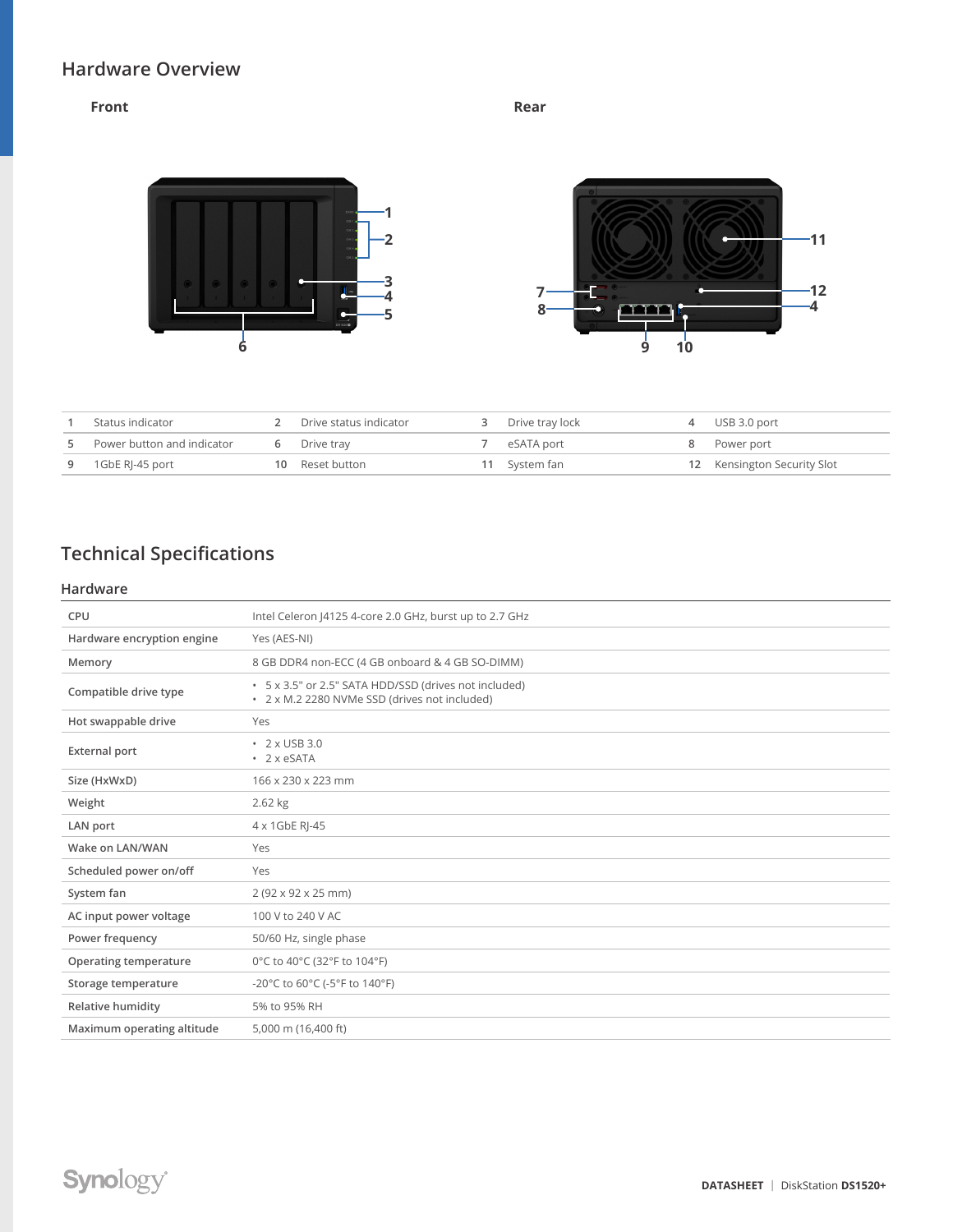#### **General DSM specification**

| Networking protocol     | SMB, AFP, NFS, FTP, WebDAV, CalDAV, iSCSI, Telnet, SSH, SNMP, VPN (PPTP, OpenVPN ™, L2TP)                                                                                                         |
|-------------------------|---------------------------------------------------------------------------------------------------------------------------------------------------------------------------------------------------|
| File system             | · Internal: Btrfs, ext4<br>· External: Btrfs, ext4, ext3, FAT32, NTFS, HFS+, exFAT5                                                                                                               |
| Supported RAID type     | Synology Hybrid RAID (SHR), Basic, JBOD, RAID 0, RAID 1, RAID 5, RAID 6, RAID 10                                                                                                                  |
| Storage management      | · Maximum single volume size: 108 TB<br>• Maximum system snapshots: 65,536 <sup>6</sup><br>· Maximum internal volume: 64                                                                          |
| SSD cache               | • Read/write cache support<br>• M.2 NVMe SSD support                                                                                                                                              |
| File sharing capability | · Maximum local user account: 2,048<br>· Maximum local group: 256<br>· Maximum shared folder: 512<br>• Maximum concurrent SMB/NFS/AFP/FTP connection: 2,000                                       |
| Privilege               | Windows Access Control List (ACL), application privilege                                                                                                                                          |
| Directory service       | Windows® AD integration: Domain users login via SMB/NFS/AFP/FTP/File Station, LDAP integration                                                                                                    |
| Virtualization          | VMware vSphere® 6.5, Microsoft Hyper-V®, Citrix®, OpenStack®                                                                                                                                      |
| Security                | Firewall, shared folder encryption, SMB encryption, FTP over SSL/TLS, SFTP, rsync over SSH, login auto block, Let's Encrypt<br>support, HTTPS (customizable cipher suite)                         |
| Supported client        | Windows 7 onwards, macOS® 10.12 onwards                                                                                                                                                           |
| Supported browser       | Chrome®, Firefox®, Edge®, Internet Explorer® 10 onwards, Safari® 10 onwards; Safari (iOS 10 onwards), Chrome (Android™ 6.0<br>onwards) on tablets                                                 |
| Interface Language      | English, Deutsch, Français, Italiano, Español, Dansk, Norsk, Svensk, Nederlands, Русский, Polski, Magyar,<br>Português do Brasil, Português Europeu, Türkçe, Český, ภาษาไทย, 日本語, 한국어, 繁體中文, 简体中文 |

#### **Packages and Applications**

| File Server & Synchronization                |                                                                                                                                                                                                                                                                                                                                    |  |  |
|----------------------------------------------|------------------------------------------------------------------------------------------------------------------------------------------------------------------------------------------------------------------------------------------------------------------------------------------------------------------------------------|--|--|
| <b>Synology Drive</b>                        | Provide a universal portal to synchronize your files across various platforms, including Windows, macOS, Linux, Android and<br>iOS. The built-in universal portal allows you to access data anytime and anywhere.<br>• Maximum number of hosted files: 500,000<br>• Maximum number of concurrent connections for PC clients: 350   |  |  |
| <b>File Station</b>                          | Virtual drive, remote folder, Windows ACL editor, compressing/extracting archived files, bandwidth control for specific users<br>or groups, creating sharing links, transfer logs                                                                                                                                                  |  |  |
| <b>FTP Server</b>                            | Bandwidth control for TCP connections, custom FTP passive port range, anonymous FTP, FTP SSL/TLS and SFTP protocol,<br>boot over the network with TFTP and PXE support, transfer logs                                                                                                                                              |  |  |
| Presto File Server <sup>7</sup>              | High-speed data transfer over WAN with exclusive SITA technology between Synology NAS and desktop                                                                                                                                                                                                                                  |  |  |
| Cloud Sync                                   | One or two-way synchronization with public cloud storage providers including Alibaba Cloud OSS, Amazon S3-compatible<br>storage, Backblaze B2, Baidu Cloud, Box, Dropbox, Google Cloud Storage, Google Drive, hubiC, MegaDisk, Microsoft<br>OneDrive, OpenStack Swift-compatible storage, Tencent COS, WebDAV servers, Yandex Disk |  |  |
| Universal Search                             | Offer global search into applications and files                                                                                                                                                                                                                                                                                    |  |  |
| <b>iSCSI Storage &amp; Virtualization</b>    |                                                                                                                                                                                                                                                                                                                                    |  |  |
| <b>iSCSI Manager</b>                         | • Maximum iSCSI target: 128<br>· Maximum iSCSI LUN: 256<br>• iSCSI LUN clone/snapshot support                                                                                                                                                                                                                                      |  |  |
| Virtual Machine Manager                      | Deploy and run various virtual machines on Synology NAS, including Windows, Linux, or Virtual DSM                                                                                                                                                                                                                                  |  |  |
| <b>Data Protection &amp; Backup Solution</b> |                                                                                                                                                                                                                                                                                                                                    |  |  |
| Hyper Backup                                 | Support local backup, network backup, and backup data to public clouds                                                                                                                                                                                                                                                             |  |  |
| Backup tools                                 | DSM configuration backup, macOS Time Machine support, Synology Drive Client desktop application<br>Shared folder sync - maximum task number: 32                                                                                                                                                                                    |  |  |
| <b>Snapshot Replication</b>                  | • Maximum of shared folder snapshots: 1,024<br>• Maximum of Replication: 32                                                                                                                                                                                                                                                        |  |  |
| Synology High Availability                   | Reduce service downtime by setting up two identical NAS into one high-availability cluster                                                                                                                                                                                                                                         |  |  |
| Active Backup for G Suite                    | Support G Suite My Drive and Team Drive backup and restoration                                                                                                                                                                                                                                                                     |  |  |
|                                              |                                                                                                                                                                                                                                                                                                                                    |  |  |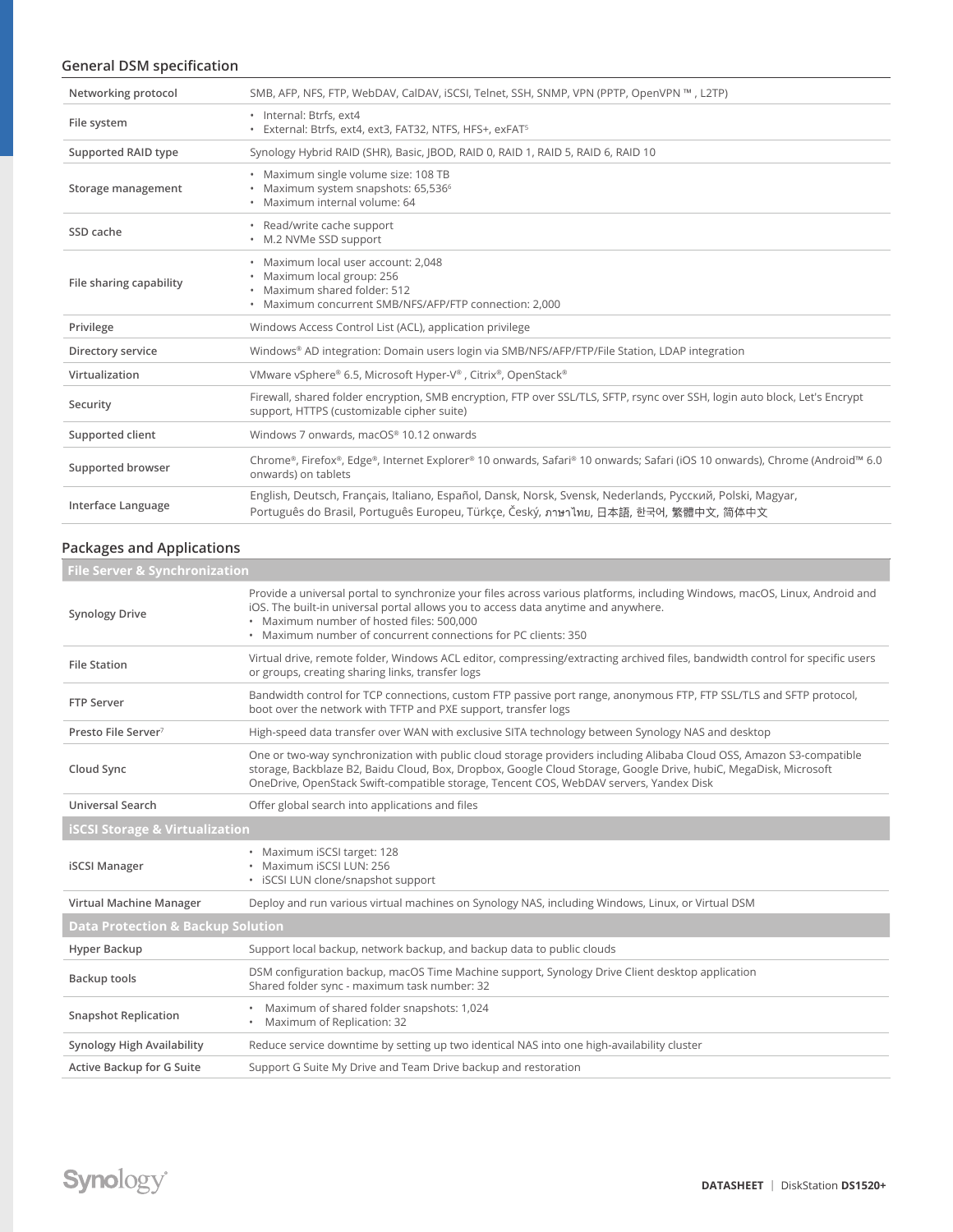| Active Backup for Office 365            | Support Office 365 OneDrive for Business, mail, contacts, and calendar backup and restoration                                                                                                                                                                                                            |
|-----------------------------------------|----------------------------------------------------------------------------------------------------------------------------------------------------------------------------------------------------------------------------------------------------------------------------------------------------------|
| <b>Active Backup for Business</b>       | All-in-one backup solution designed for heterogeneous business IT environment, enabling IT admins to remotely manage<br>and monitor protection over PC, servers and VM on one centralized console                                                                                                        |
| <b>Productivity &amp; Collaboration</b> |                                                                                                                                                                                                                                                                                                          |
| <b>Collaboration tools</b>              | Collaborate with instant message service Chat, online editor Office, and scheduling assistant Calendar<br>• Chat maximum user: 1,500<br>· Office maximum user: 1,200<br>• Calendar: support CalDAV and access via mobile devices                                                                         |
| <b>Note Station</b>                     | Rich-text note organization and versioning, encryption, sharing, media embedding and attachments                                                                                                                                                                                                         |
| <b>Synology MailPlus Server</b>         | Secure, reliable, and private mail solution with high-availability, load balancing, security and filtering design (Includes 5 free<br>email account licenses; additional accounts require the purchasing of additional licenses)                                                                         |
| <b>Synology MailPlus</b>                | Intuitive webmail interface for Synology MailPlus Server, customizable mail labels, filters, and user interface                                                                                                                                                                                          |
| Multimedia                              |                                                                                                                                                                                                                                                                                                          |
| Moments                                 | Support smart AI album with facial and subject recognition, photo editing and sharing features, similar photo detection, auto-<br>editing functions such as color correction and angle adjustments, and AI selection of the best photos. Mobile applications are<br>available on iOS and Android devices |
| Other packages                          | Video Station, Photo Station, Audio Station, iTunes® Server                                                                                                                                                                                                                                              |
| <b>Surveillance</b>                     |                                                                                                                                                                                                                                                                                                          |
| <b>Surveillance Station</b>             | Maximum IP camera: 40 (total of 1,200 FPS at 720p, H.264) (Including two free camera licenses; additional cameras require<br>the purchasing of additional licenses)                                                                                                                                      |
| <b>All-in-One Server</b>                |                                                                                                                                                                                                                                                                                                          |
| <b>Synology Directory Server</b>        | Provide a flexible and cost-effective domain controller solution                                                                                                                                                                                                                                         |
| <b>Central Management System</b>        | Provide a single interface to manage and monitor multiple Synology NAS                                                                                                                                                                                                                                   |
| <b>VPN Server</b>                       | Maximum connection: 30, supported VPN protocol: PPTP, OpenVPN™, L2TP/IPSec                                                                                                                                                                                                                               |
| <b>Mail Server</b>                      | Supported Mail Server Protocols: POP3, SMTP, IMAP, Support LDAP/AD account                                                                                                                                                                                                                               |
| <b>Mail Station</b>                     | Webmail interface for Mail Server to receive emails from multiple POP3 mailboxes, customizable SMTP server                                                                                                                                                                                               |
| Web Station                             | Virtual host (up to 30 websites), $PHP/MariaDB^{\circ}$ , third-party applications support                                                                                                                                                                                                               |
| Other packages                          | DNS Server, RADIUS Server, Log Center                                                                                                                                                                                                                                                                    |
| Others                                  |                                                                                                                                                                                                                                                                                                          |
| <b>Storage Analyzer</b>                 | Volume and quota usage, total size of files, volume usage and trends based on past usage, size of shared folders, large files,<br>most recently modified files, least recently accessed files                                                                                                            |
| <b>Antivirus Essential</b>              | Full system scan, scheduled scan, white list customization, virus definition auto update                                                                                                                                                                                                                 |
| iOS/Android™ applications               | Synology Drive, Synology MailPlus, Synology Chat, Synology LiveCam, Moments, DS audio, DS photo, DS video, DS cam,<br>DS file, DS finder, DS note                                                                                                                                                        |
| Other packages                          | Additional 3rd-party packages available on Package Center                                                                                                                                                                                                                                                |
| <b>Environment and Packaging</b>        |                                                                                                                                                                                                                                                                                                          |

| <b>Environment safety</b>         | RoHS compliant                                                                                                                                                                                                                  |
|-----------------------------------|---------------------------------------------------------------------------------------------------------------------------------------------------------------------------------------------------------------------------------|
| Package content                   | $\cdot$ DS1520+ main unit x 1<br>• Quick Installation Guide x 1<br>• Accessory pack x 1<br>• AC power adapter x 1<br>• AC power cord x 1<br>$\cdot$ RJ-45 LAN $\times$ 2                                                        |
| Optional accessories <sup>8</sup> | • Expansion Unit: DX517<br>• M.2 2280 NVMe SSD: SNV3400<br>• 2.5" SATA SSD: SAT5200<br>• VisualStation: VS960HD/VS360HD<br>· Surveillance Device License Pack<br>• Synology MailPlus License Pack<br>• Virtual DSM License Pack |
| Warranty                          | $3 \text{ years}^9$                                                                                                                                                                                                             |

\*Model specifications are subject to change without notice. Please refer to www.synology.com for the latest information.

1. DS1520+ supports up to two Synology Expansion Unit DX517, sold separately.